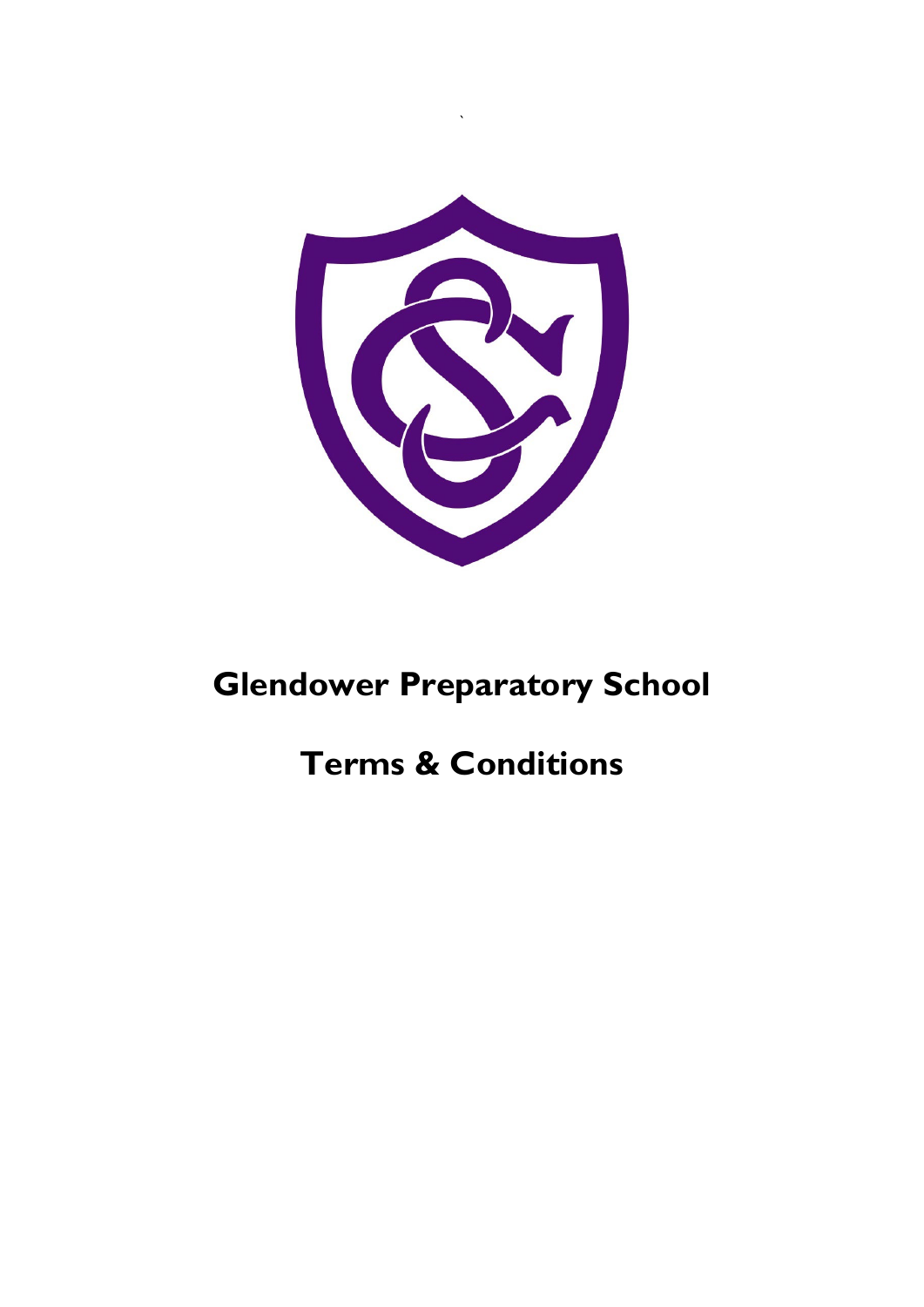## **Glendower Preparatory School terms and conditions**

#### 1 **Terminology**

- 1.1 **Admitted**: The Pupil is Admitted to the School when the School receives the acceptance form and a deposit.
- 1.2 **Cancel or Cancellation**: means the cancellation of a place at the School after the Pupil is Admitted to the School and before Entry to the School.
- 1.3 **Entry**: occurs on the first day the Pupil attends the School.
- 1.4 **Ethos and Character:** The School is a mainstream day school for girls aged from 4 to 11 years. This School welcomes staff and children from many different ethnic groups, backgrounds and creeds.
- <span id="page-1-0"></span>1.5 **Extras**: means alone or in combination clothing and equipment, photographs or other items ordered by the Parents or the Pupil or charges arising in respect of educational visits, or damage where the Pupil alone or with others has caused wilful loss or damage to School property or the property of any other person (fair wear and tear excluded) or bank charges arising from default in Fees payment or late payment charges.
- 1.6 **Fees**: means alone or in combination any of the Registration Fee, the Acceptance Deposit, tuition fees, fees for extra tuition, or Extras. See clause [1.5.](#page-1-0)
- 1.7 **Fees in lieu of Notice**: See clause [7.4.](#page-12-0)
- 1.8 **Head**: means the Headmistress of the School as appointed by the School Governors. The Head is responsible for the day-to-day running of the School.
- 1.9 **Notice**: See clause [7.1.](#page-12-1)
- 1.10 **Parental Responsibility**: means legal responsibility for the Pupil. All those with Parental Responsibility must agree to the Pupil being Admitted to the School before the Parents sign the acceptance form. Those who have Parental Responsibility for the Pupil are entitled to receive relevant information concerning the child whether or not they are a party to this contract unless a court order has been made to the contrary, or there are other reasons which justify withholding information to safeguard the best interests and welfare of the child.
- 1.11 **Parents or You**: means any person who has signed the acceptance form. The Parents are legally responsible, jointly and severally, for complying with their obligations under these terms and conditions.
- 1.12 **Pupil**: means the child named on the acceptance form. The age of the Pupil will be calculated in accordance with British custom.
- 1.13 **School or We or Us**: means Glendower School Trust Limited trading as Glendower Preparatory School as now or in the future constituted (and any successor). The School is constituted as a charitable company limited by guarantee.
- 1.14 **School Governors or Governing Body**: means the Governors of the School who are appointed from time to time under the terms of its governing instrument and who are responsible for governance of the School.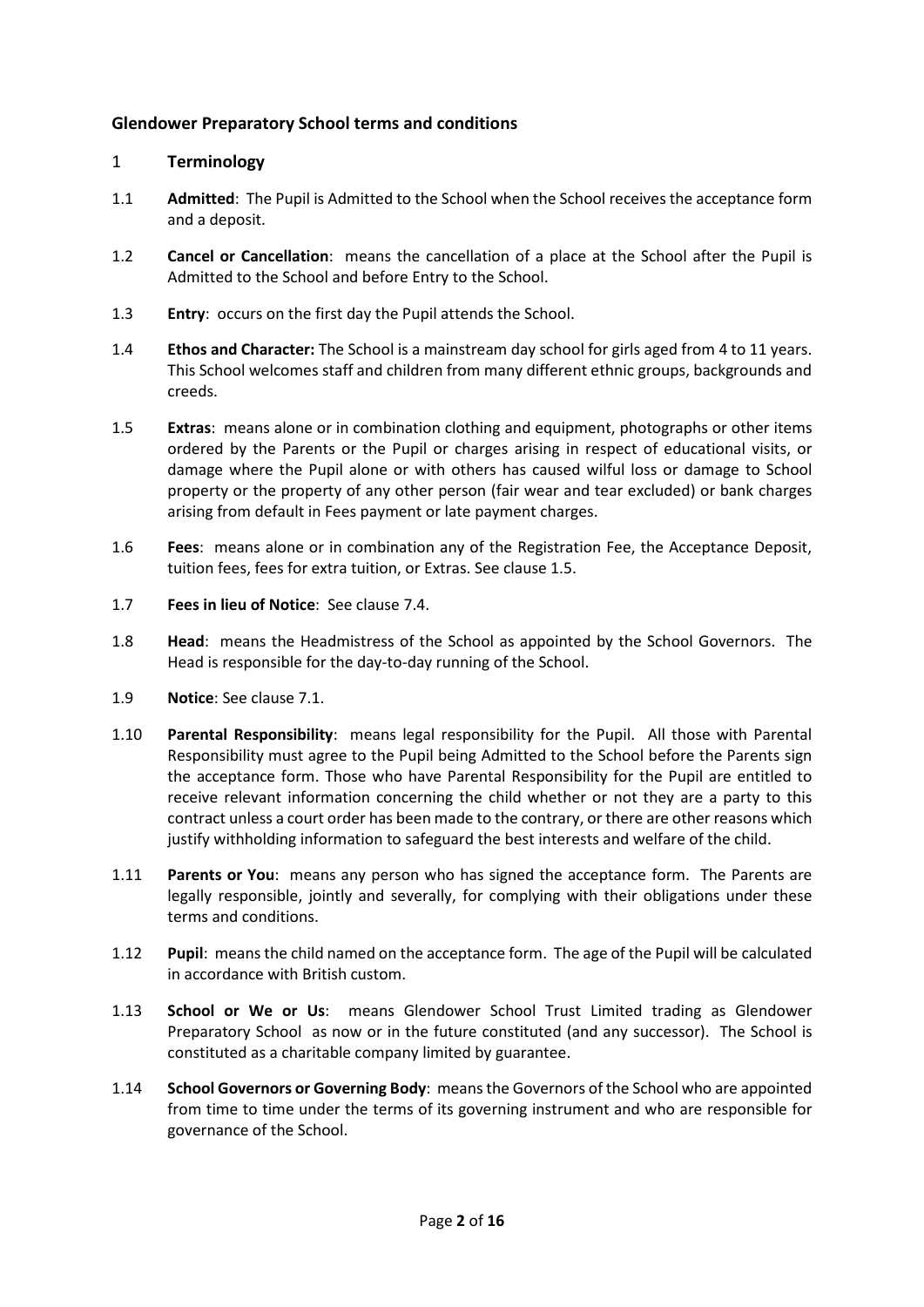- 1.15 **Term**: means the period between and including the first and last days of the relevant School term.
- 1.16 **Term's Written Notice**: has the meaning set out in clause [7.2.](#page-12-2)
- <span id="page-2-0"></span>1.17 **Withdraw or Withdrawal**: means the withdrawal of the Pupil from the School by the Parents or the Pupil with or without Notice at any time after Entry to the School.

#### 2 **Acceptance and deposit**

- 2.1 **Legal Contract**: these Terms and Conditions reflect the custom and practice of independent schools for many generations and together with:
	- 2.1.1 the letter of offer;
	- 2.1.2 the Conditions of Award, if applicable;
	- 2.1.3 the acceptance form; and
	- 2.1.4 the School's fees list

form the basis of a legally binding contract between the Parents and the School for the provision of educational services. These Terms and Conditions are intended to promote the education and welfare of pupils and the stability, forward-planning, proper resourcing and development of Glendower Preparatory School.

- 2.2 **Registration:** Applicants will be considered as candidates for Admission and Entry to the School when the registration form has been completed and returned to Us and the nonreturnable Registration Fee paid. Admission will be subject to the availability of a place and the Pupil and the Parents satisfying the admission requirements at the relevant time. The admissions requirements are set out in the School's Admissions Policy current at the time and published on the School's website.
- 2.3 **Offer of a place and Acceptance Deposit**: A deposit (**Acceptance Deposit**) as shown on the fees list is payable when the Parents accept the offer of a place. The Acceptance Deposit will be retained by the School until after the Pupil leaves and will be repaid to the Parents without interest less any sums due to the School on leaving, unless stated otherwise in these terms and conditions. See also clause [7.6](#page-12-3) below.
- 2.4 **Immigration**: The School does not hold a Child Student sponsor licence. The Parents must inform the Head when returning a completed registration form or at any other time if their child does not have the right to live and study in the United Kingdom. It shall be the Parents' responsibility at all times to ensure that their child has the appropriate immigration permission to live in the United Kingdom and to study at the School. Please also see clause [7.9.](#page-13-0)
- 3 **Fees**
- 3.1 **Payment of Fees**: The Parents jointly and severally agree to pay the Fees applicable to each Term directly to the School. Except where clause [3.2](#page-3-0) applies or a separate agreement has been made between the Parents and the School for the deferment of payment of Fees, Fees for each Term are due and payable by direct debit as cleared funds before the commencement of the School Term to which they relate. As a concession the School accepts payment in two equal instalments: before the start of each term and before the start of the second half of each term. If an item on the fees invoice is under query, the balance of that fees invoice must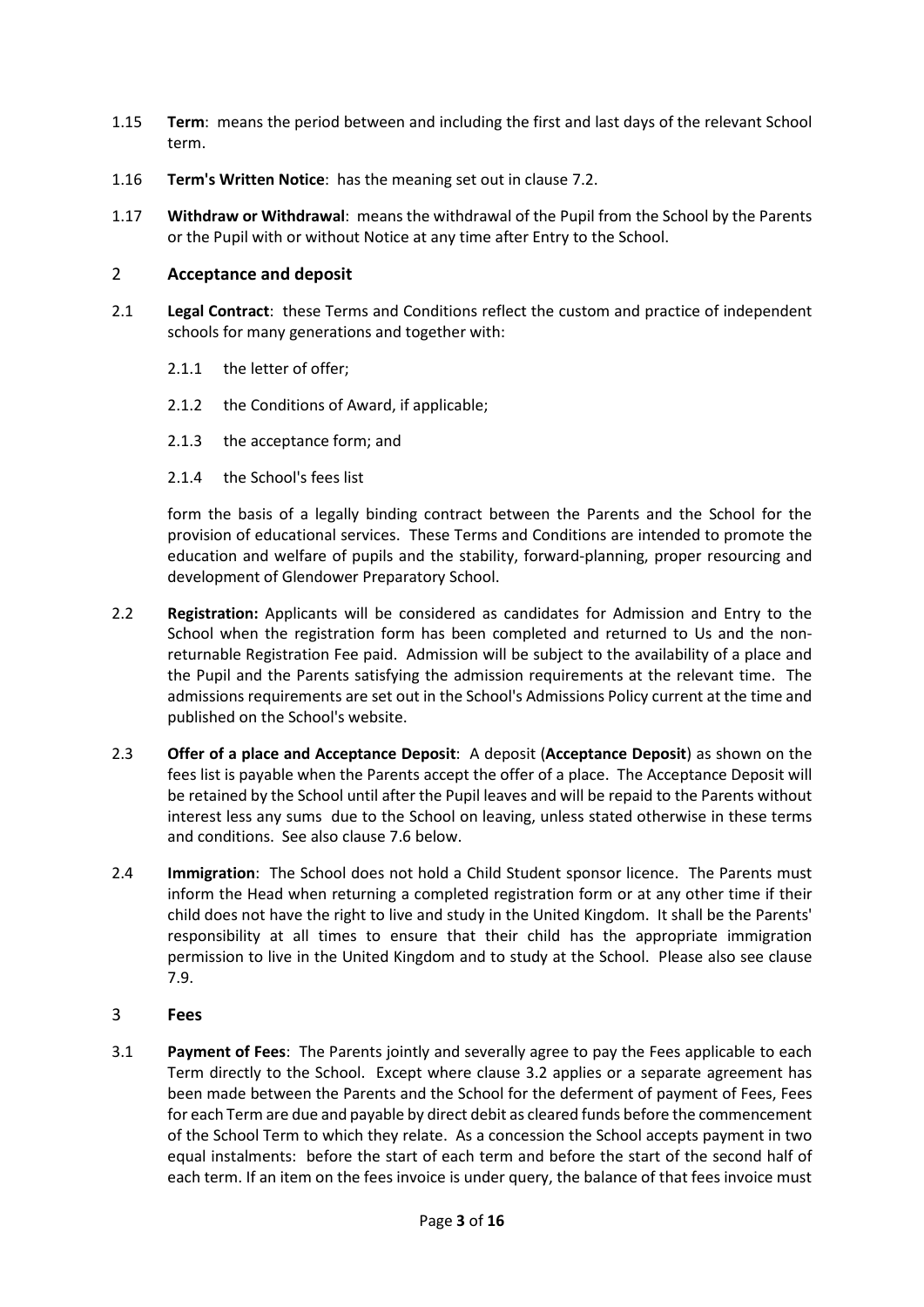be paid. The School reserves the right to refuse a payment if it is not satisfied as to the identity of the payer or the source of the funds. Fees not paid by direct debit will incur an administration charge of £25 per individual transaction.

- <span id="page-3-0"></span>3.2 **Payment of Fees for Year 6**: As stated in claus[e 7.3](#page-12-4) below, once the Pupil has entered Year 6 she is expected to remain at the School for the whole of the academic Year 6. Fees for the entire academic year in Year 6 are due and payable in full before the commencement of the academic year full irrespective of whether the Pupil remains at the School for the whole of that year. As a concession, and at the sole discretion of the School, the Parents may be permitted to pay Fees for Year 6 by three equal instalments; each instalment shall comprise one third of the Year 6. Fees payable before the commencement of the Term to which they relate. Please see claus[e 7.3](#page-12-4) for details of your notice obligations for Year 6.
- 3.3 **Payment of Fees by a third party**: An agreement with a third party to pay the Fees or any other sum due to the School does not release the Parents from liability if the third party defaults and does not affect the operation of any other of these terms and conditions unless an express release has been given in writing, signed by the Bursar. The School reserves the right to refuse a payment from a third party.
- 3.4 **Indemnity**: If the School is required to pay all or part of any sum received from a third party credit provider on behalf of the Parents, the Parents shall indemnify the School against all losses, expenses (including legal expenses) and interest suffered or incurred by the School.
- 3.5 **Refund or waiver**: Save where there is a legal liability including liability under a court order or under the provisions of this agreement to make a refund or reduction Fees will not be refunded, reduced or waived if:
	- 3.5.1 the Pupil is absent through illness; or
	- 3.5.2 a Term is shortened or a vacation extended; or
	- 3.5.3 the Pupil is released home before or after public examinations or otherwise before the normal end of a Term; or
	- 3.5.4 the School is temporarily closed due to adverse weather conditions; or
	- 3.5.5 for any reason other than exceptionally and at the sole discretion of the Head in a case of genuine hardship.

See also Section [8](#page-13-1) for information about events beyond the control of the parties.

- <span id="page-3-2"></span>3.6 **Exclusion for non-payment**: The School may exclude the Pupil by providing written notice if at any time Fees are overdue for payment, or if the Parents fail to provide information reasonably requested by the School about the identity of the payer of any Fees or the source of the funds. If the Pupil is excluded for a period of 28 days, she will be deemed withdrawn without Notice and a Term's Fees in lieu of Notice will be payable in accordance with Section 7. The School may withhold any information, character references or property while Fees remain overdue where it is lawful to do so.
- <span id="page-3-1"></span>3.7 **Late payment**: Save where alternative provisions for the payment of interest are contained in a separate consumer credit agreement made between the Parents and the School, simple interest may be charged on a day-to-day basis on Fees which are unpaid. The rate of interest charged will be at up to 1.5% per month accruing on a daily basis. The Parents shall also be liable to pay all costs, fees, disbursements and charges including legal fees and costs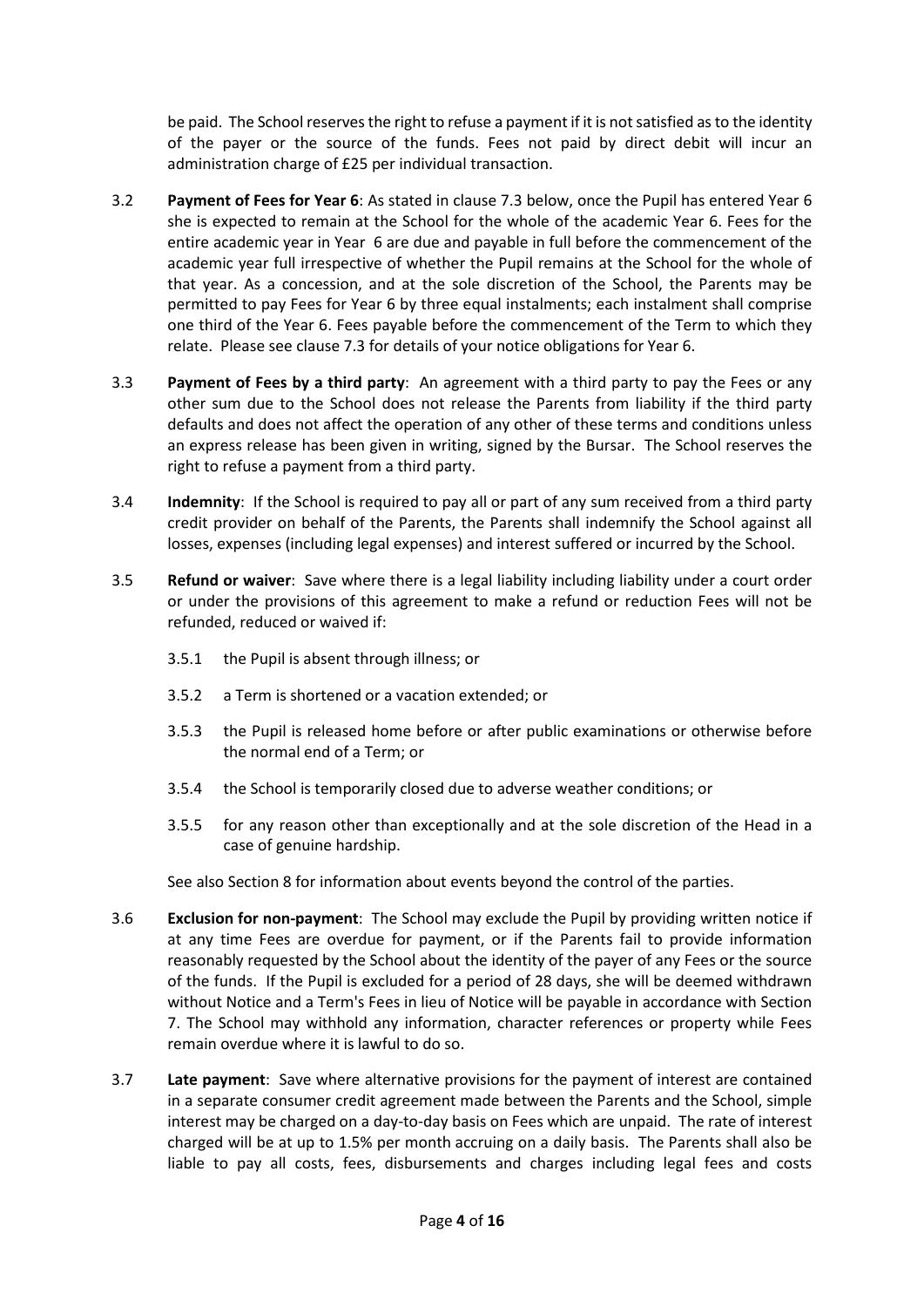reasonably incurred by the School in the recovery of any unpaid Fees regardless of the value of the School's claim.

- 3.8 **Part-payment:** Any sum tendered that is less than the sum due and owing may be accepted by the School on account only. Late payment charges may be applied to any unpaid balance of Fees, as set out in clause [3.7.](#page-3-1)
- 3.9 **Appropriation**: Payments will usually be allocated by the School to the earliest balance on the Fees account. The Parents agree that a payment made in respect of one child may also be appropriated by the School to the unpaid account of any other child of the Parents.
- 3.10 **Instalment arrangements**: An agreement by the School to accept payment of Fees by instalments is concessionary and will be subject to separate agreement(s) between the Parents and the School. Where there are inconsistencies between these Terms and Conditions and those of any instalment agreement or invoice issued by the School to the Parents (as applicable), the Terms and conditions of the instalment agreement or the invoice shall prevail.
- 3.11 **Scholarships and bursaries:** Every scholarship, exhibition, bursary or other award or concession is a discretionary privilege, subject to high standards of attendance, diligence and behaviour on the Pupil's part and to the Parents treating the School and its staff reasonably. The terms on which such awards are offered and accepted will be notified to the Parents at the time of offer. Any value attached to a scholarship shall be deducted from Fees before any bursary or other concession is calculated or assessed. A copy of the School's Bursary Policy is available from the School on written request.
- 3.12 **Fees increases**: Fees are reviewed annually and are subject to increase from time to time. If the Parents receive less than a Term's Notice of a Fees increase they may give to the School written Notice of Withdrawal of the Pupil within 21 days and will not be liable to pay Fees in lieu of Notice. The Acceptance Deposit, if paid, will be refunded without interest less any sums owing to the School.
- 3.13 **Information about fees**: The Parents acknowledge that the School may make enquiries of the Pupil's previous schools for confirmation that all sums due and owing to such schools have been paid. The Parents also acknowledge that the School may inform any other school or educational establishment to which the Pupil is to be transferred if any Fees of this School are unpaid.
- 3.14 **Identity of Fees payer :** From time to time, the School may need to obtain satisfactory evidence of the identity of a person who is paying Fees, such as sight of a passport.

#### 4 **Educational matters**

- 4.1 **Provision of education**: The School will do all that is reasonable to provide an educational environment and teaching of a range, standard and quality which is suitable for each pupil and to provide education to at least the standard required by law in the particular circumstances. The School will exercise reasonable care and skill in providing educational services for the Pupil but cannot guarantee that the Pupil will achieve her desired examination results or that results will be sufficient to gain entry to other educational establishments.
- 4.2 **Organisation of the curriculum**: We reserve the right to organise the curriculum and its delivery in a way which, in the professional judgement of the Head, as most appropriate to the School community as a whole. This may be by online or other forms of remote learning. We will endeavour to inform the Parents of changes and the reasons for them as soon as practicable. The curriculum includes teaching which actively promotes the fundamental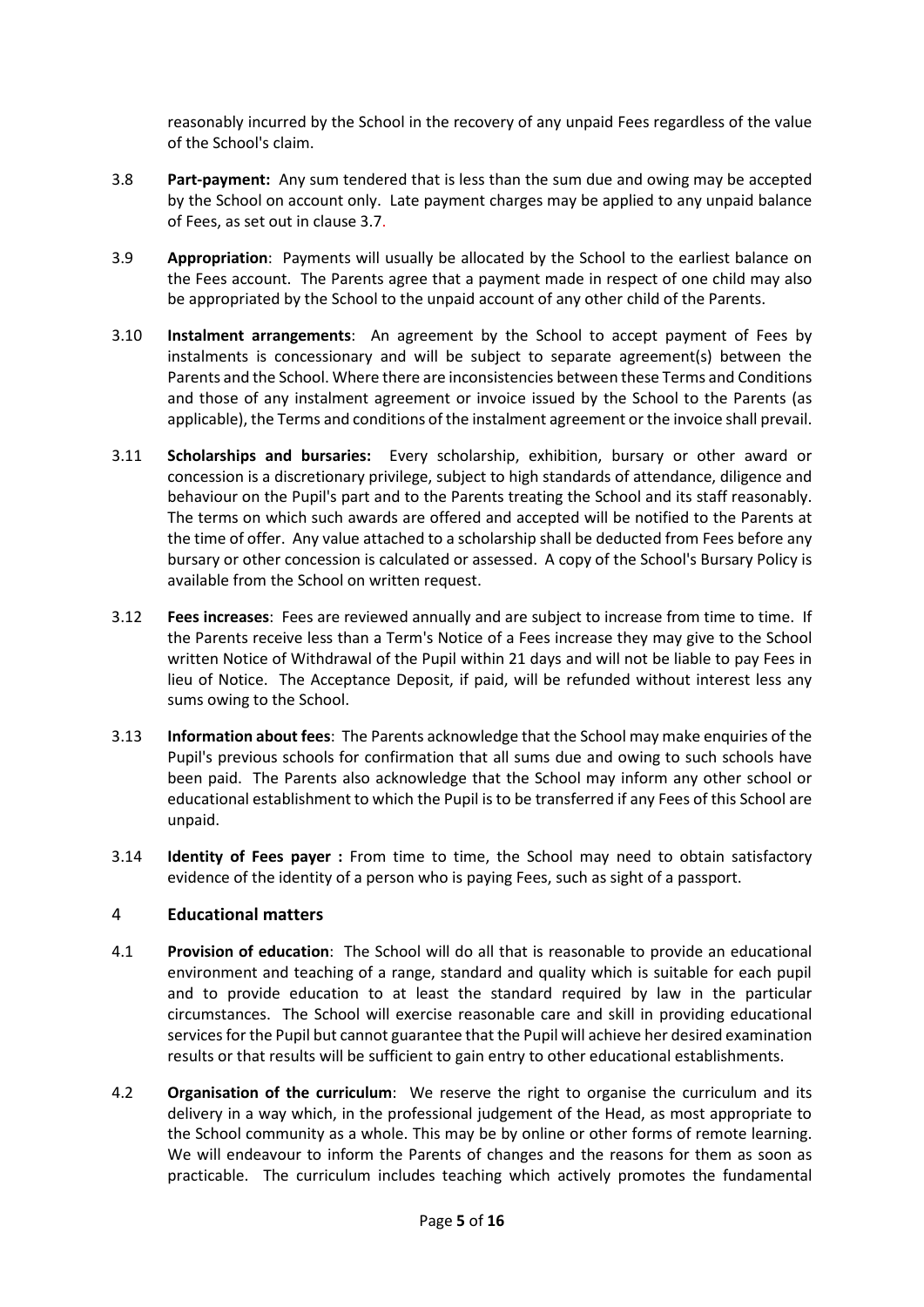British values of democracy, the rule of law, individual liberty, and mutual respect for and tolerance of those with different faiths and beliefs. If the Parents have specific requirements or concerns about any aspect of the Pupil's education or progress they should contact the Pupil's tutor, or other appropriate member of staff, as soon as possible or contact the Head in the case of serious concern.

- 4.3 **Progress reports and references**: The School shall monitor the Pupil's progress and shall report regularly to the Parents by means of grades, full written reports and parents' meetings. Information provided by the School in a reference shall be given conscientiously and with all due care and skill but otherwise without liability on the part of the School.
- 4.4 **Sex education:** The Pupil will receive health and life skills education including relationships and / or sex education appropriate to her age in accordance with the curriculum from time to time unless the Parents have given formal notice in writing that they do not wish the Pupil to take part in part or all of the sex education aspect of the curriculum. The pupil cannot be withdrawn from relationships education.
- 4.5 **Public examinations**: The Head may, after consultation with the Parents and the Pupil, decline to enter the Pupil's name for a public examination if, in the exercise of her professional judgment, the Head considers that by doing so the Pupil's prospects in other examination would be impaired and/or if the Pupil has not prepared for the examination with sufficient diligence, for example, because the Pupil has not worked or removed in accordance with advice or instruction from her tutor. The Head will act reasonably and fairly in exercising such discretion.
- 4.6 **Learning difficulties**: The School shall do all that is reasonable to detect and deal appropriately with a learning difficulty which is considered to be a "special educational need". The School staff are not, however, qualified to make a diagnosis of conditions such as those commonly referred to as dyslexia, or of other learning difficulties.
- 4.7 **Screening for learning difficulties**: The screening test available to schools are indicated only: they are not infallible. The Parents will be notified if a screening test indicates that the Pupil may have a learning difficulty. A formal assessment can be arranged by the School at the Parents' expense or by the Parents themselves. The Parents agree to cooperate fully with any investigation of the Pupil's educational needs and refusal to do so may be regarded as unreasonable behaviour. See clause [6.13.3.](#page-11-0)
- 4.8 **Information about learning difficulties**. The Parents shall notify the Head when completing the School's Confidential Information Form and subsequently in writing if at any time they are aware to suspect that the Pupil has a learning difficult and the Parents must provide the School with copies of all written reports and other relevant information. The Pupil's place will be cancelled, or, once the Pupil has started, the Parents will be asked to withdraw the Pupil without further charge if in the professional judgement of the Head and after consultation with the Parents, the School is unable to provide adequately for the Pupil's special educational needs. If an assessment by the School reveals that the Pupil may have a learning difficulty the Parents will be notified and advised that a formal assessment of the Pupil is required. It shall be the Parents' responsibility to arrange and pay for a formal assessment. The School reserves the right to charge for the provision of additional teaching as an Extra where it is lawful to do so.
- 4.9 **Moving up the School**: The Parents accept that after Entry the Pupil is expected to progress through the School and complete Year 6. Progression will be subject to the Pupil satisfying the academic requirements at the time and the requirements for good behaviour and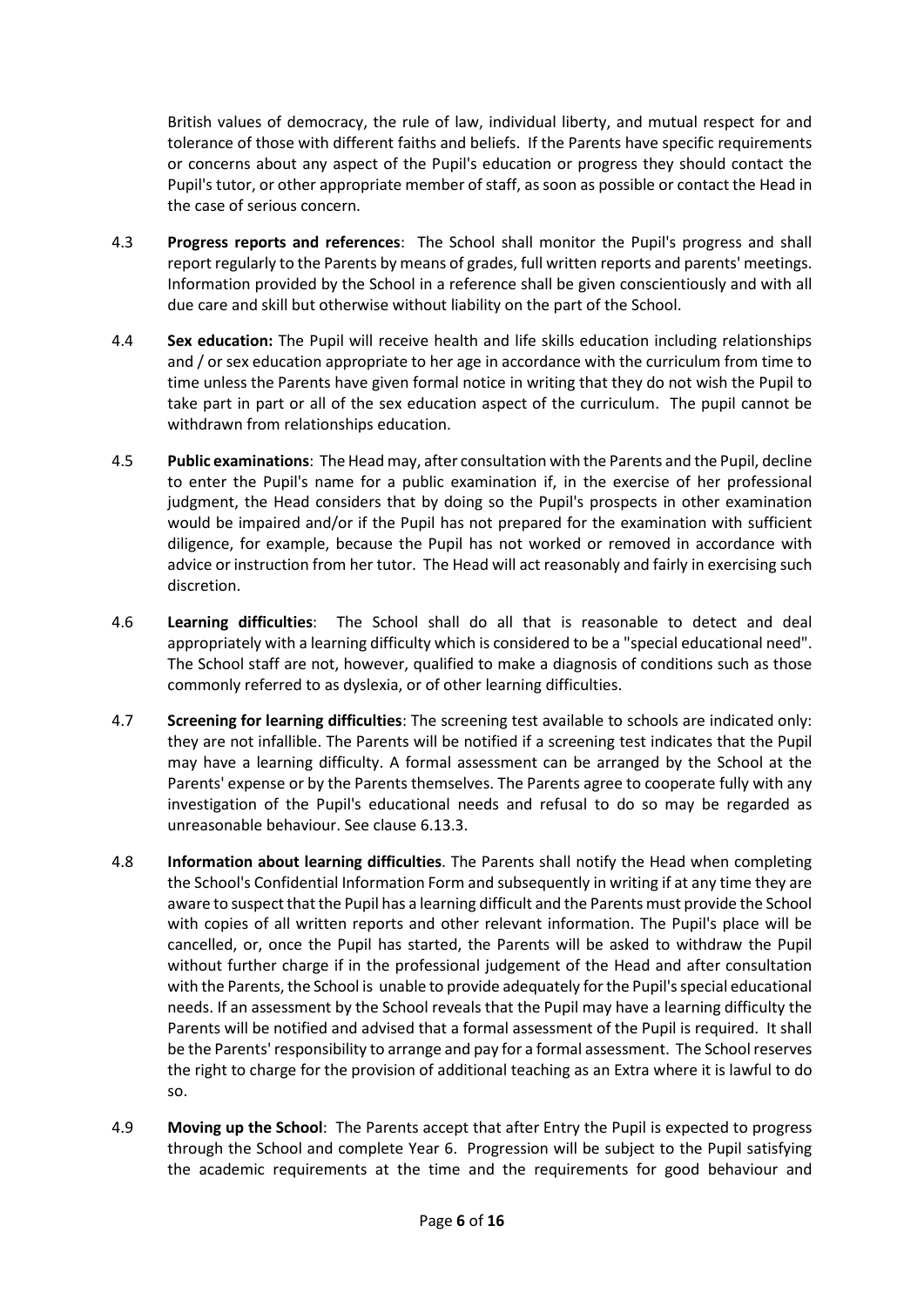discipline which are explained in the School's behaviour policy. The Parents will be consulted before the end of the Spring Term if the School considers that the Pupil may not progress to the next year at the School. Unless the Pupil will be leaving at the end of Year 6, the Parents must give a Term's Notice in writing (i.e. before the start of the Summer Term) in accordance with the provisions about Notice in Section 7 below if they do not intend the Pupil to process to the next year of the School, or a Term's Fees in lieu of Notice will be payable.

- <span id="page-6-0"></span>4.10 **Consent for educational visits**: A variety of educational visits will be provided for the Pupil. Parents will be provided with relevant information in advance of educational visits. Unless Parents specifically notify the School in writing that they do not wish the Pupil to take part in a specific educational visit, by signing the acceptance form or agreeing to be bound by these terms and conditions the Parents consent to the Pupil taking part in all educational visits. These include:
	- 4.10.1 off-site activities involving Pupils aged 5 or under;
	- 4.10.2 visits (including overnight or residential stays) which take place during the weekends or school holidays; or
	- 4.10.3 non- routine off-site activities and sporting fixtures which extend beyond the normal start and finish of the school day; or
	- 4.10.4 adventure activities which may take place at any time; or
	- 4.10.5 visits that cost less than £50.

<span id="page-6-2"></span><span id="page-6-1"></span>The Pupil shall be subject to School discipline in all respects whilst engaged in an educational visit.

4.11 **The cost of educational visits:** The School will advise the Parents in advance of any additional costs associated with an educational visit, including those visits described in clause [4.10.1t](#page-6-0)o [4.10.4a](#page-6-1)bove. The cost of such a visit or any visit with a cost in excess of that stated in clause [4.10.5w](#page-6-2)ill be payable in advance and may be subject to a separate agreement. All additional costs (such as medical costs, taxis, air fares, or professional advice) incurred to protect the Pupil's safety and welfare, or to respond to breaches of discipline, will be added to the fees invoice. The School reserves the right to prevent the Pupil from taking part in an educational visit while overdue Fees remain unpaid.

#### 5 **Pastoral care**

- 5.1 **The School's commitment**: We will do all that is reasonable to safeguard and promote the Pupil's welfare and to provide pastoral care to at least the standard required by law in the particular circumstances. We will respect the Pupil's human rights and freedoms which must, however, be balanced with the lawful needs and rules of the School community and the rights and freedoms of others. The Parents agree that the Head has the right to require the Pupil to remain away from the School temporarily at the home of her Parents or education guardian:
	- 5.1.1 pending the outcome of an investigation (please see also clause [6.5](#page-10-0) below); or
	- 5.1.2 if the Head considers that the Pupil's presence at the School presents a risk to her or to any other pupil.
- <span id="page-6-3"></span>5.2 **Complaints**: Any expression of dissatisfaction about action taken, or a lack of action by the School where the Parents seek action by Us must be notified to the School as soon as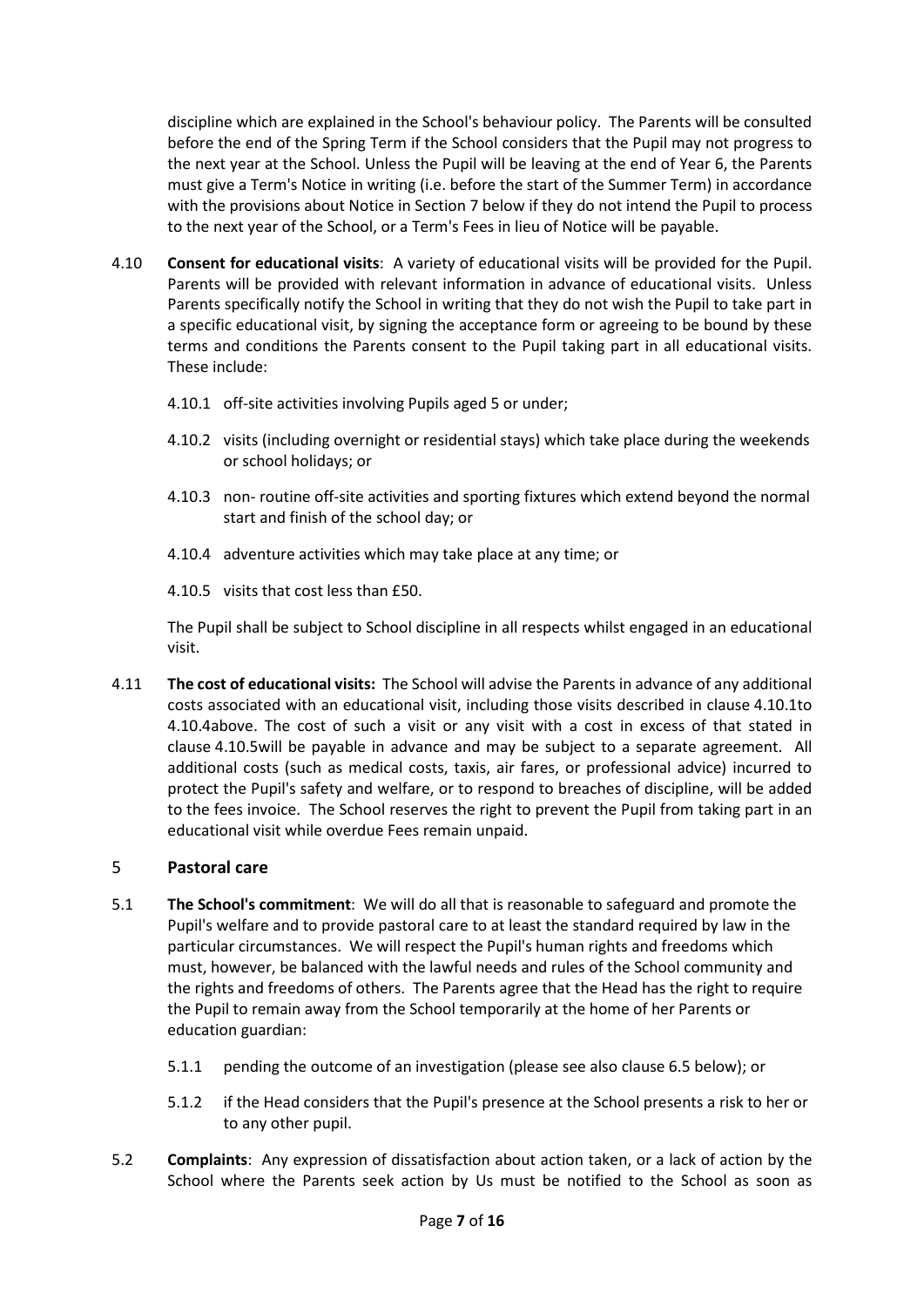practicable. Parents will remain courteous and respectful at all times in their dealing with the School regardless of any complaint. A copy of the School's complaints procedure can be supplied on request.

- 5.3 **Pupil's rights**: The Pupil, if of sufficient maturity and understanding, has certain legal rights that the School must observe. These include the right to give or withhold consent in a variety of circumstances and certain rights to confidentiality and, usually, the right to have contact with her parents. If a conflict of interest arises between the Parents and the Pupil, the rights of, and duties owed to, the Pupil will in most cases take precedence over the rights of, and duties owed to, the Parents.
- 5.4 **Head's authority**: The Parents authorise the Head to take and / or authorise in good faith all decisions which the Head considers on proper grounds will safeguard and promote the Pupil's welfare.
- 5.5 **Ethos**: The ethos of the School is to foster good relationships between pupils and between members of staff and pupils. Bullying, harassment, victimisation and discrimination will not be tolerated. The School and its staff will act fairly in relation to the Pupil and the Parents and We expect the same of the Pupil and the Parents in relation to the School or its staff.
- 5.6 **Physical contact**: The Parents consent to such physical contact with the Pupil:
	- 5.6.1 as may accord with good practice; or
	- 5.6.2 as may be appropriate and proper for teaching and instruction; or
	- 5.6.3 for providing comfort to the Pupil in distress; or
	- 5.6.4 to maintain safety and good order; or
	- 5.6.5 in connection with the Pupil's health and welfare.

The Parents also consent to the Pupil participating in contact and non-contact sports and other activities as part of the normal School programme or extra-curricular programme. The Parents acknowledge that while the School will provide appropriate supervision, the risk of injury cannot be eliminated.

- 5.7 **Disclosures**: The Parents must, as soon as possible, disclose to the School in confidence:
	- 5.7.1 any known medical condition, health problem or allergy affecting the Pupil;
	- 5.7.2 any history of a learning difficulty on the part of the Pupil or any member of her immediate family;
	- 5.7.3 any disability, special educational need or any behavioural, emotional difficulty and / or social difficulty on the part of the Pupil;
	- 5.7.4 any family circumstances or court order which might affect the Pupil's welfare or happiness;
	- 5.7.5 any concerns about the Pupil's safety;
	- 5.7.6 any material change in the financial circumstances of the Parents;
	- 5.7.7 if it is intended that the Pupil is to be cared for and accommodated by someone who is not a close relative for a period of 28 days or more.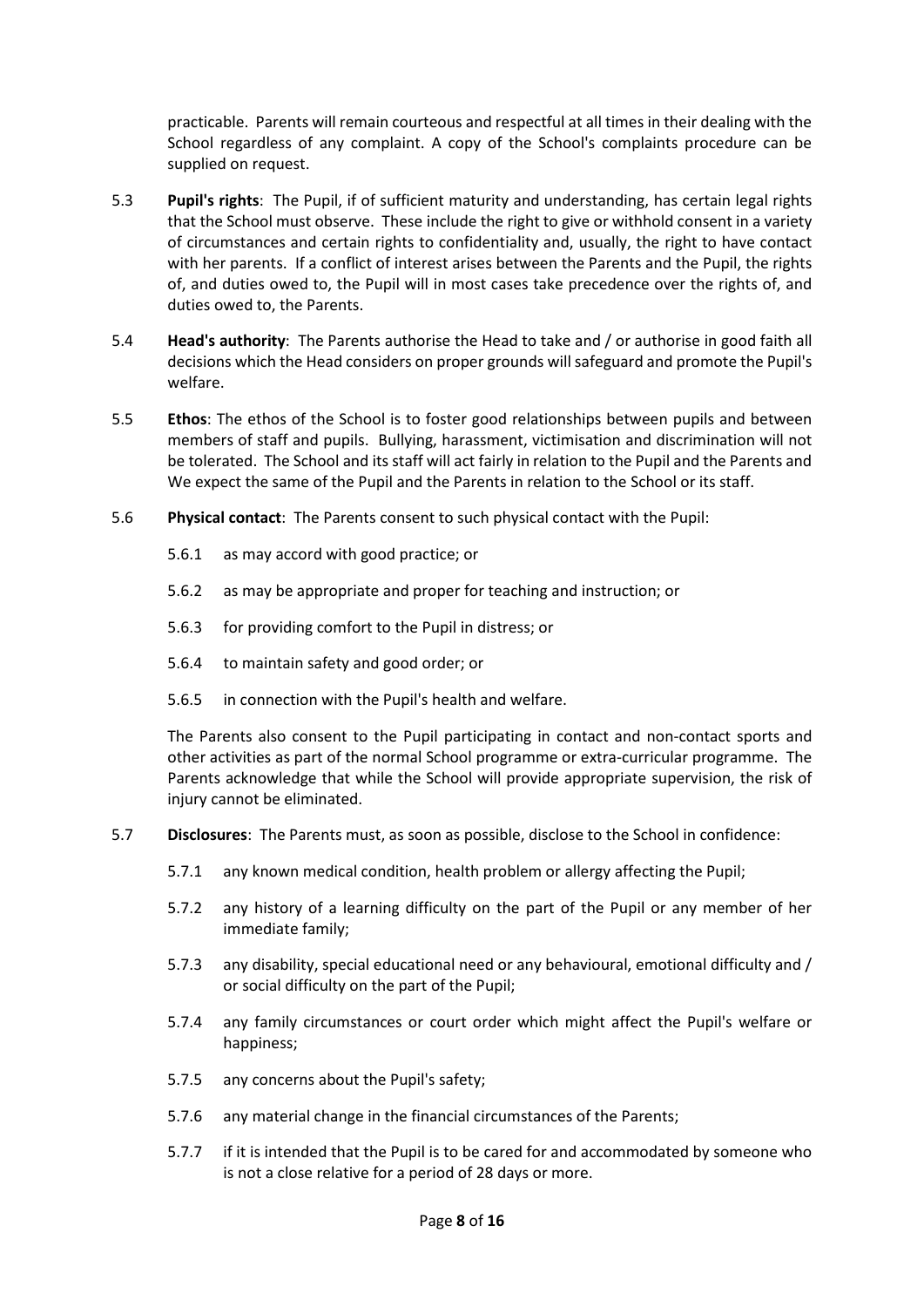- 5.8 **Confidentiality:** The Parents authorise the Head to override their own and (so far as they are entitled to do so) the Pupil's rights to confidentiality, and to impart confidential information on a need to know basis where necessary to safeguard or promote the Pupil's welfare or to avert a perceived risk of serious harm to the Pupil or to another person at the School. In some cases, members of staff may need to be informed of any particular vulnerability the Pupil may have. The School reserves the right to monitor the Pupil's use of:
	- 5.8.1 email;
	- 5.8.2 the internet; and
	- 5.8.3 mobile electronic devices.
- 5.9 **Special precautions:** The Head needs to be aware of any matters that are relevant to the Pupil's safety and security. Accordingly the Parents must notify the Head in writing immediately of any court orders or situations of risk in relation to the Pupil for whom any special safety precautions may be needed. The Head may exclude the Parents from School premises if, acting in a proper manner, she considers such exclusion to be in the best interests of the Pupil or any other member of the School community.
- 5.10 **Leaving School premises:** The School will do all that is reasonable to ensure that the Pupil remains in the care of the School during School hours but does not accept responsibility for the Pupil if she leaves School premises without permission.
- 5.11 **Residence during Term time:** The Pupil is required during Term time and at weekends, (except during permitted periods of time away from School) and half term, to live with the Parents or a legal guardian. The Parents must immediately notify the Head in writing if the Pupil will be residing during Term time under the care of someone other than the Parents or legal guardian.
- 5.12 **Medical declaration:** Before the Pupil enters the School the Parents will be asked to complete a Medical Information and Consent Form concerning the Pupil's health and must inform the Head in writing if the Pupil develops any known medical condition, health problem or allergy, or will be unable to take part in games or sporting activities, or has been in contact with anyone with an infectious or contagious disease.
- 5.13 **Medical care**: The Parents must comply with the School's recommendations which may include a reasonable decision to release the Pupil home or to her education guardian when she is unwell.
- 5.14 **Medical information**: The Parents agree that the School shall have the right to disclose medical information about the Pupil if it is considered to be in the Pupil's own interests or necessary for the protection of other members of the School community. Such information will be given and received on a confidential, need to know basis.
- 5.15 **Emergency medical treatment**: The Parents authorise the Head to consent on their behalf to the Pupil receiving emergency medical treatment where certified by an appropriate qualified person as necessary for the Pupil's welfare and if the Parents or a second emergency contact cannot be contacted in time.
- 5.16 **Pupil's health**: The Head may at any time require a medical opinion or certificate as to the Pupil's general health where the Head considers it necessary as a matter of professional judgement in the interests of the Pupil and / or the School community.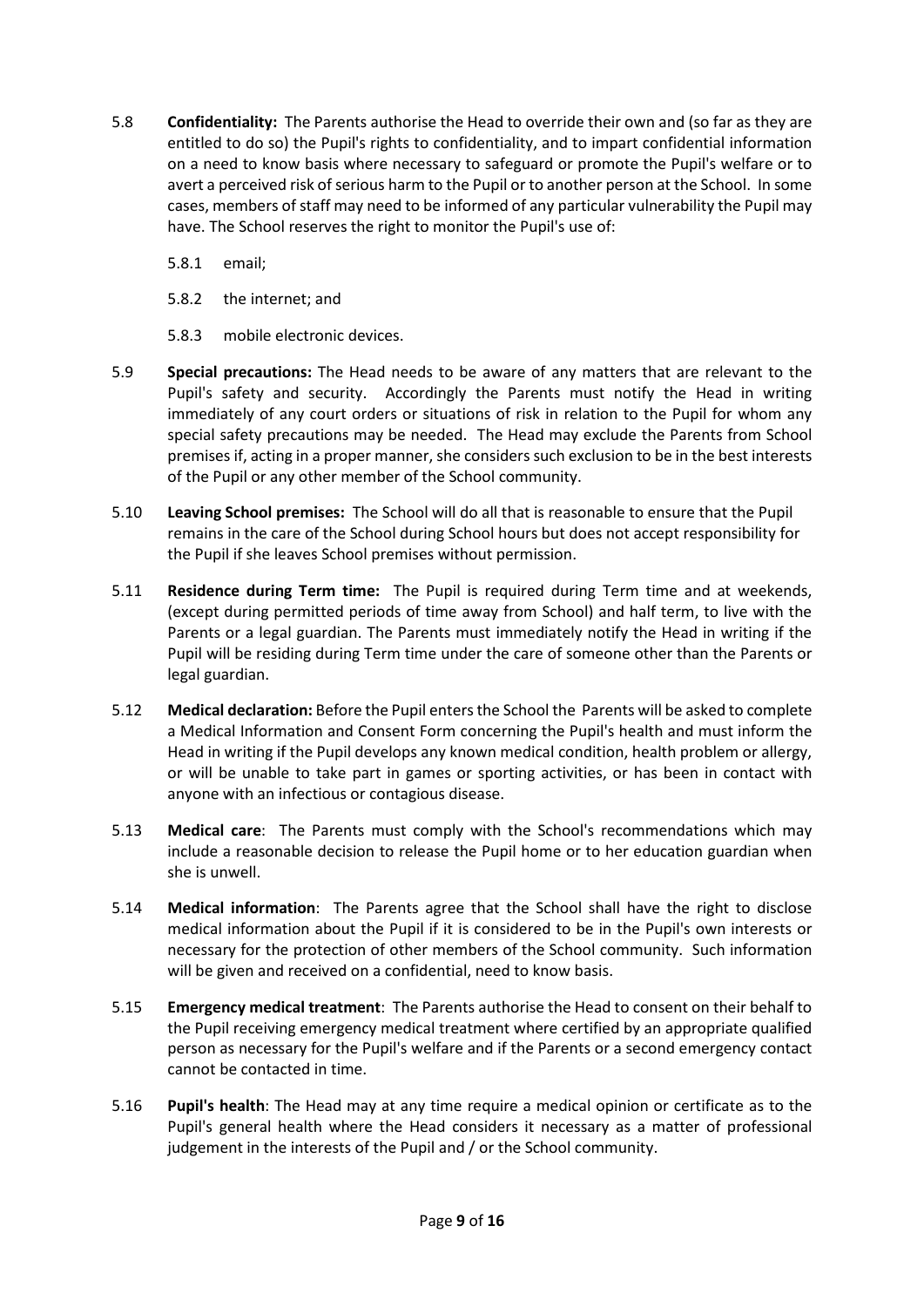- 5.17 **Communications from the Parents**: Communications or instructions from one of the Parents or any person with Parental Responsibility shall be deemed by the School to be received from both Parents unless there is clear evidence of a contrary view. This requirement does not apply to the giving of Notice for the Cancellation of the place or the Withdrawal of the Pupil from the School. Those persons who are required to consent to or to give notice of Cancellation or Withdrawal are set out in clause [7.1.](#page-12-1)
- 5.18 **Photographs or images (including video recordings)**: The School may obtain and use photographs or images (including video recordings) of the Pupil for:
	- 5.18.1 use in the School's promotional material such as the prospectus, the website or social media;
	- 5.18.2 press and media purposes;
	- 5.18.3 educational purposes as part of the curriculum or extra-curricular activities.

Please see the pupil privacy notice for more information about how the School uses photographs and videos of pupils. The School may seek specific consent from the Parents before using a photograph or video recording of the Pupil where the School considers that the use is more privacy intrusive. We would not disclose the home address of the Pupil without the Parents' consent.

- 5.19 **Request for confidentiality:** The Parents may ask Us to keep information about the Pupil confidential. For example, You may ask Us to not use photographs of the Pupil in promotional material or ask Us to keep the fact that the Pupil is on the School roll confidential. If the Parents would like information about the Pupil to be kept confidential they must immediately contact the Head in writing, requesting an acknowledgment of their letter.
- 5.20 **Transport:** The Parents consent to the Pupil travelling by any form of public transport and / or in a motor vehicle driven by a responsible adult who is duly licensed and insured to drive a vehicle of that type.
- 5.21 **Pupil's personal property:** The Pupil is responsible for the security and safe use of all her personal property including money, mobile electronic devices, locker keys, watches, computers, musical instruments and sports equipment, and for property lent to her by the School.
- 5.22 **Insurance:** The Parents are responsible for insurance of the Pupil's personal property whilst at School or on the way to and from School or any School-sponsored activity away from School premises.
- 5.23 **School's liability**: Unless negligent or guilty of some other wrongdoing causing injury, loss or damage, the School does not accept responsibility for accidental injury or other loss caused to the Pupil or the Parents or for loss or damage to property.

#### 6 **Behaviour and discipline**

6.1 **School regime:** The Parents accept that the School will be run in accordance with the authorities delegated by the Governing Body to the Head. The Head is entitled to exercise a wide discretion in relation to the School's policies, rules and regime and will exercise those discretions in a reasonable and lawful manner, and with procedural fairness when the status of the Pupil is at issue. The Parents accept that the School's policies, procedures and regime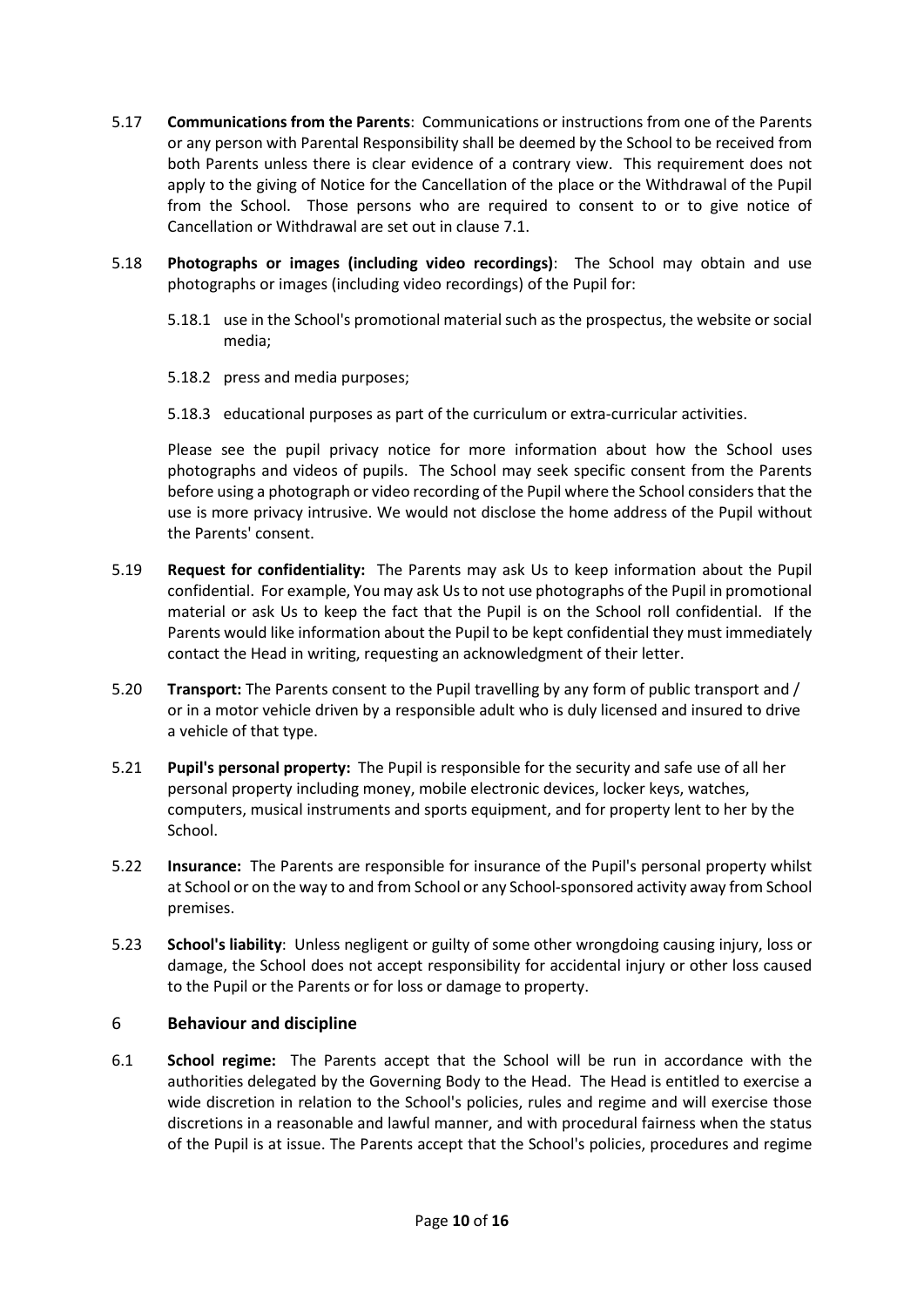may be subject to change at short notice, if in the opinion of the Head it is deemed appropriate to do so in the circumstances prevailing at the time.

- 6.2 **Conduct and attendance**: We attach importance to courtesy, integrity, good manners, good discipline and respect for the needs of others. The Parents warrant that the Pupil will take a full part in the activities of the School, will attend each School day, will be punctual, will work hard, will be well-behaved and will comply with the requirements about the wearing of uniform and general appearance.
- 6.3 **Parent Handbook:** The School rules which apply are set out in the Parent Handbook and other documents published from time to time. The Parents are requested to read these documents carefully with the Pupil before they accept the offer of a place.
- 6.4 **School behaviour and discipline**: The Parents accept that the Head is entitled to set policies for discipline and behaviour at the School. The Parents accept the authority of the Head and of other members of staff on the Head's behalf to take all reasonable disciplinary or preventative action necessary to safeguard and promote the welfare of the Pupil and the School community as a whole. The School's policies on behaviour and discipline current at the time and published on the School website apply to all pupils at the School and at all times when the Pupil is in or at school (including when engaged in online or remote learning), representing the School or wearing School uniform, travelling to or from School, on Schoolorganised trips or associated with the School at any time. The policies shall also apply at all times and places in circumstances where failing to apply this policy may affect the health, safety or wellbeing of a member of the School community or a member of the public, have repercussions for the orderly running of the School or bring the School into disrepute.
- <span id="page-10-0"></span>6.5 **Investigative action:** An allegation, complaint or rumour of misconduct will be investigated. The Pupil may be questioned and her belongings may be searched in appropriate circumstances. The Parents will be informed if the Pupil may face formal disciplinary action, unless the School is prevented from doing so. If considered necessary, the School may make arrangements for legal representation for the Pupil to be funded at the Parents' expense. If under the School's disciplinary policy a disciplinary meeting with the Head is required before a decision is taken, the School will make reasonable efforts to notify the Parents or education guardian so that they can attend. In the absence of the Parents or education guardian, the Pupil will be assisted by an adult (usually a teacher) of her choice.
- 6.6 **Divulging information:** Except as required by law, the School and its staff shall not be required to divulge to the Parents or others any confidential information or the identities of pupils or others who have given information which has led to the complaint or which the Head has acquired during an investigation.
- 6.7 **Parents' support**: The Parents agree to support the School in upholding its policies on discipline and behaviour. The Parents shall ensure that the Pupil will comply with the School rules about the wearing of uniform and general appearance.
- 6.8 **Drugs and alcohol:** The Pupil may be given the opportunity to provide a biological sample under medical supervision if involvement with drugs is suspected, or a sample of breath to test for alcohol consumed in breach of School rules or policy. A sample or test in these circumstances will not form part of the Pupil's permanent medical record.
- 6.9 **Sanctions**: The School's current policies on sanctions are available to the Parents on request before they accept the offer of a place. Those policies may undergo reasonable change from time to time but will not authorise any form of unlawful activity.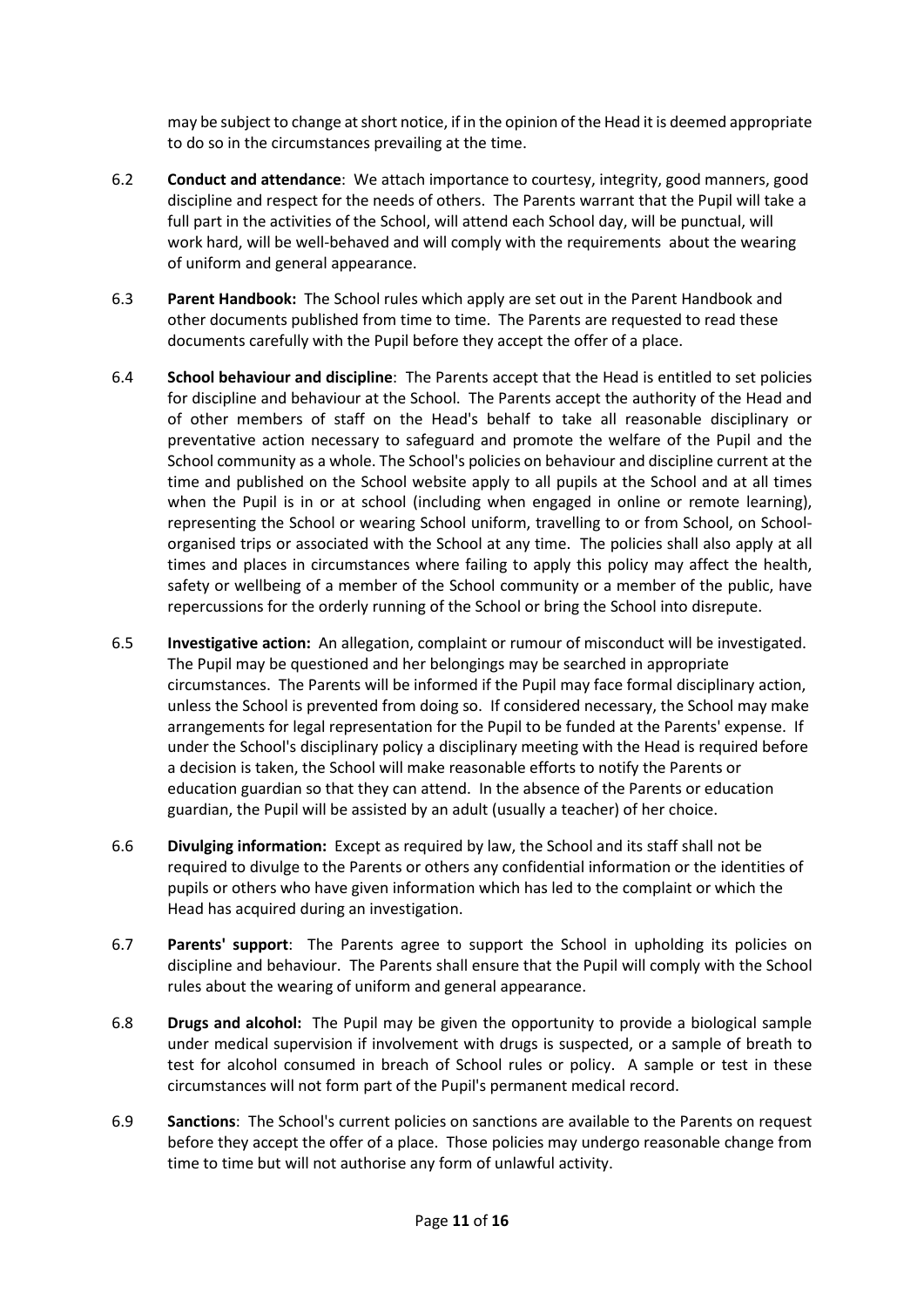- 6.10 **Expulsion**: The Pupil may be formally expelled from the School if it is proved on the balance of probabilities that the Pupil has committed a very grave breach of discipline or a serious criminal offence. Expulsion is reserved for the most serious breaches of discipline or behaviour.
- 6.11 **Suspension**: means that the Pupil is sent or released home for a limited period as a disciplinary sanction or pending the outcome of an investigation or pending a Governors' Review.
- 6.12 **Withdraw or Withdrawal**: has the meaning set out in clause [1.17.](#page-2-0)
- 6.13 **Required Removal**: The Parents may be required to remove the Pupil permanently from the School if, after consultation with the Parents and if appropriate the Pupil, the Head is of the opinion that:
	- 6.13.1 the Pupil has committed a breach or breaches of School rules or discipline for which Removal is the appropriate sanction; or
	- 6.13.2 by reason of the Pupil's conduct, behaviour or progress, the Pupil is unwilling or unable to benefit sufficiently from the educational opportunities and / or the community life offered by the School; or
	- 6.13.3 one or both of the Parents have behaved unreasonably, including but not limited to if they have treated the School or members of its staff or any member of the School community unreasonably; then

<span id="page-11-0"></span>in these circumstances, and at the sole discretion of the Head, Withdrawal of the Pupil by the Parents may be permitted as an alternative to Removal being required. The Head shall act with procedural fairness in all such cases, and shall have regard to the interests of the Pupil and the Parents as well as those of the School. The Head's decision to require the Removal of the Pupil shall be subject to a Governors' Review if requested by the Parents. The Parents will be given a copy of the Review procedure current at the time. The Pupil shall be suspended from the School pending the outcome of the Review. A Withdrawal under this clause is not subject to a Governors' Review. See clause [6.17](#page-11-1) and [6.18.](#page-11-2)

- 6.14 **Fees after Expulsion or required Removal**: The School shall not waive or refund any Fees paid by the Parents following an Expulsion or required Removal. On Expulsion, the Acceptance Deposit shall be retained by the School. Following a required Removal the Acceptance Deposit shall be refunded without interest less any sums owing to the School.
- 6.15 **Leaving status:** The School reserves the right to record the learning status of the Pupil on the Pupil's file immediately after Expulsion or Removal or Withdrawal.
- 6.16 **Procedural fairness**: The Head shall act with procedural fairness and in accordance with the School's policy on Expulsion and required Removal in dealing with such cases. Investigation of a suspected breach of discipline or behaviour shall be carried out by the School in a fair and unbiased manner.
- <span id="page-11-1"></span>6.17 **Governors' Review**: The Head's decision to Expel or require the Removal of the Pupil shall be subject to a Governors' Review, if requested by the Parents. The Parents will be given a copy of the review procedure current at the time. The Pupil shall be suspended from the School pending the outcome of the review.
- <span id="page-11-2"></span>6.18 **Pupil's status pending Review:** If the Parents request a Governors' Review, the Pupil will be suspended from School until the review procedure has been completed. While suspended,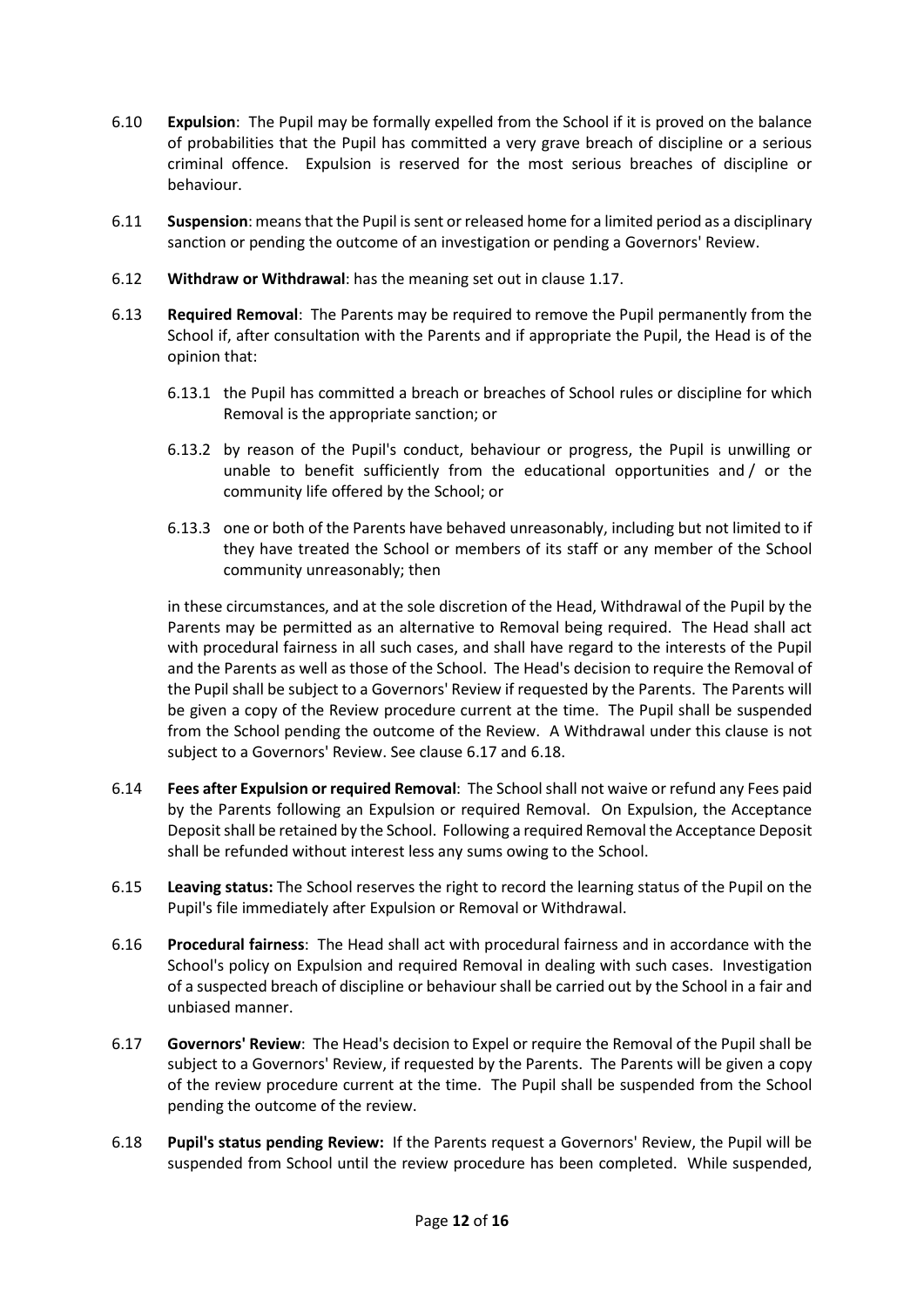the Pupil shall remain away from School and will have no right to enter School premises during that time without written permission from the Head.

6.19 **Complaints procedure:** A complaint as described in clause [5.2](#page-6-3) above which does not involve an Expulsion or Removal of the Pupil must be made in accordance with the School's complaints procedure, a copy of which is available on request. Every reasonable complaint shall receive fair and proper consideration and a timely response.

#### 7 **Notice and termination**

- <span id="page-12-1"></span>7.1 **Notice:** means (unless the contrary is stated in these *Terms and Conditions*) a Term's Written Notice given by:
	- 7.1.1 both Parents; or
	- 7.1.2 one of the Parents with the prior written consent of the other Parent; and
	- 7.1.3 in either case the prior written consent of any other person with Parental Responsibility where appropriate;

<span id="page-12-2"></span>before the first day of Term addressed to and received by the Head personally or the Bursar on the Head's behalf. It is expected that the Parents will consult with the Head before giving Notice to withdraw the Pupil. The Parents should contact the School if no acknowledgement of the Notice is received from the School within seven days of the date of the Notice.

- 7.2 **A Term's Written Notice**: means Notice given before the first day of a Term and expiring at the end of that Term.
- <span id="page-12-4"></span>7.3 **Withdrawal in Form 6:** Once a Pupil has started Year 6 she is expected to remain at the School for the entire academic year. Except where the Pupil is leaving at the end of Year 6, Parents who wish to withdraw the Pupil once she has commenced Year6 must give one Term's Written Notice of withdrawal , however the balance of Fees charged for that entire academic year will remain due and payable. Consideration will be given to a reduction in exceptional circumstances and at the sole discretion of the Head.
- <span id="page-12-0"></span>7.4 **Fees in lieu of Notice**: Except where clause [7.3](#page-12-4) applies, Fees in lieu of Notice means Fees in full at the rate applicable for the next Term following termination by the parents on less than one full Term's Notice or the Pupil is excluded for more than 28 days for non-payment of Fees as set out in claus[e 3.6.](#page-3-2) Fees in lieu of Notice shall not be limited to the parental contribution in the case of a scholarship, exhibition or bursary. The Parents acknowledge that the requirement to pay one Term's Fees in lieu of Notice is necessary for the School's legitimate interests of stability and its ability to properly plan its staffing and other resources.
- 7.5 **Prior consultation**: It is expected that the Parents, , will consult personally with the Head or the Head's authorised deputy before they give Notice.
- <span id="page-12-3"></span>7.6 **Cancellation rights**: If the offer of a place and its acceptance are both made entirely at distance by means of post, fax or electronic communication without either Parent meeting face to face with a member of the School staff between offer and acceptance, the Parents have the right to cancel this agreement at any time within 14 days of the day after We receive Your completed and signed acceptance form. Information about the right to cancel and how to cancel is set out in the School's cancellation notice and form published on the School website. In such circumstances the Acceptance Deposit will be refunded together with any fees paid pro-rated if the School has provided any educational services under this agreement.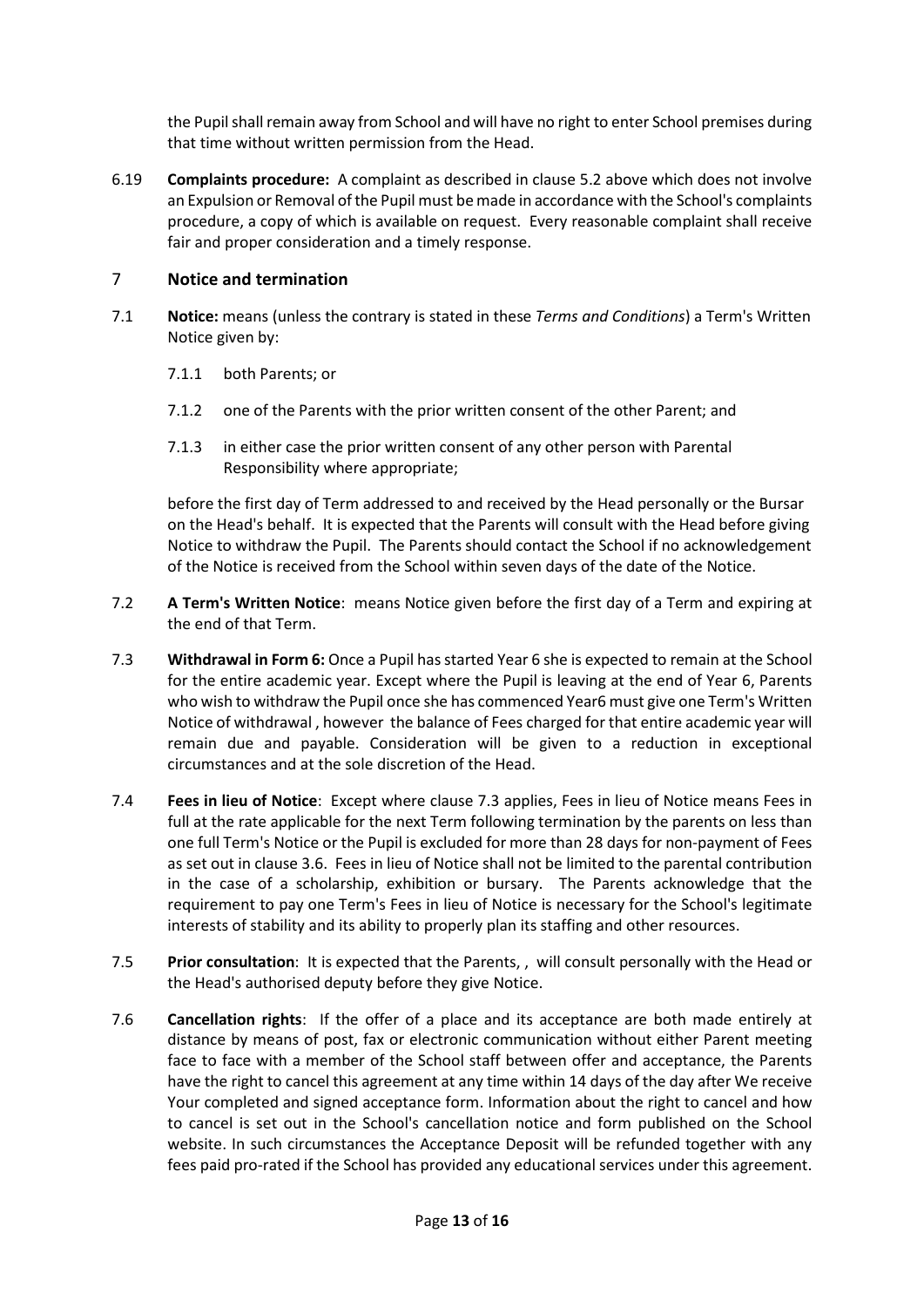- 7.7 **Termination by the Parents:** Except when the Pupil is to leave at the end of Form 6 or claus[e 7.3](#page-12-4) or [7.8a](#page-13-2)pplies, if the Parents wish to Withdraw the Pupil or Cancel and terminate this contract at any time or after the expiry of the 14 day cancellation period described in claus[e 7.6a](#page-12-3)bove if applicable they shall do so either by:
	- 7.7.1 providing at least one Term's Written Notice. If the Parents Cancel by providing at least one Term's Written Notice the School shall retain the Acceptance Deposit; or
	- 7.7.2 paying one full Term's Fees in lieu of Notice less the Acceptance Deposit.
- <span id="page-13-2"></span>7.8 **Cancelling a place offered in the Term before Entry**: If the offer of a place is made in the Term immediately prior to the Term of Entry the Parents may Cancel and terminate this contract by notifying the School in writing at any time before Entry but they shall pay one Term's Fees at the rate payable for the term of Entry, less the Acceptance Deposit, payable as a debt.
- <span id="page-13-0"></span>7.9 **Termination by the School**: The School may terminate this contract:
	- 7.9.1 on one Term's notice in writing sent by ordinary post. The School will not terminate this agreement without good cause and full consultation with the Parents and also the Pupil (if of sufficient maturity and understanding). The Acceptance Deposit will be refunded without interest less any outstanding balance of Fees; or
	- 7.9.2 on reasonable notice if in the professional opinion of the Head the School is unable to provide all or a significant proportion of the educational services to the Pupil; or
	- 7.9.3 immediately where the Pupil does not have the appropriate immigration permission to live in the United Kingdom and to study at the School.

# <span id="page-13-1"></span>8 **Events beyond the control of the parties**

- 8.1 **Force majeure**: An event beyond the reasonable control of the School or the Parents is a **Force Majeure Event** and shall include such events as:
	- 8.1.1 an act of God, fire, flood, drought, earthquake or other natural disaster;
	- 8.1.2 war, riot, civil unrest, act of terrorism, strikes, industrial disputes;
	- 8.1.3 outbreak of epidemic or pandemic of disease;
	- 8.1.4 failure of utility service or transportation

provided always that the inability of either party to pay any amount required under this agreement shall not be a Force Majeure Event.

- <span id="page-13-3"></span>8.2 **Notification**: If either the School or the Parents is prevented from or delayed in carrying out its contractual obligations by a Force Majeure Event, that party (the **Affected Party**) shall as soon as reasonably practicable notify the other in writing and shall be excused from performing those obligations while the Force Majeure Event continues.
- 8.3 **Continued force majeure**: The Affected Party shall use all reasonable endeavours to mitigation the effect of the Force Majeure Event on the performance of its obligations. If a Force Majeure Event continues for a period greater than 90 daysform the date of notification, the Affected Party shall notify the other of the steps to be taken to ensure performance of its contractual obligations.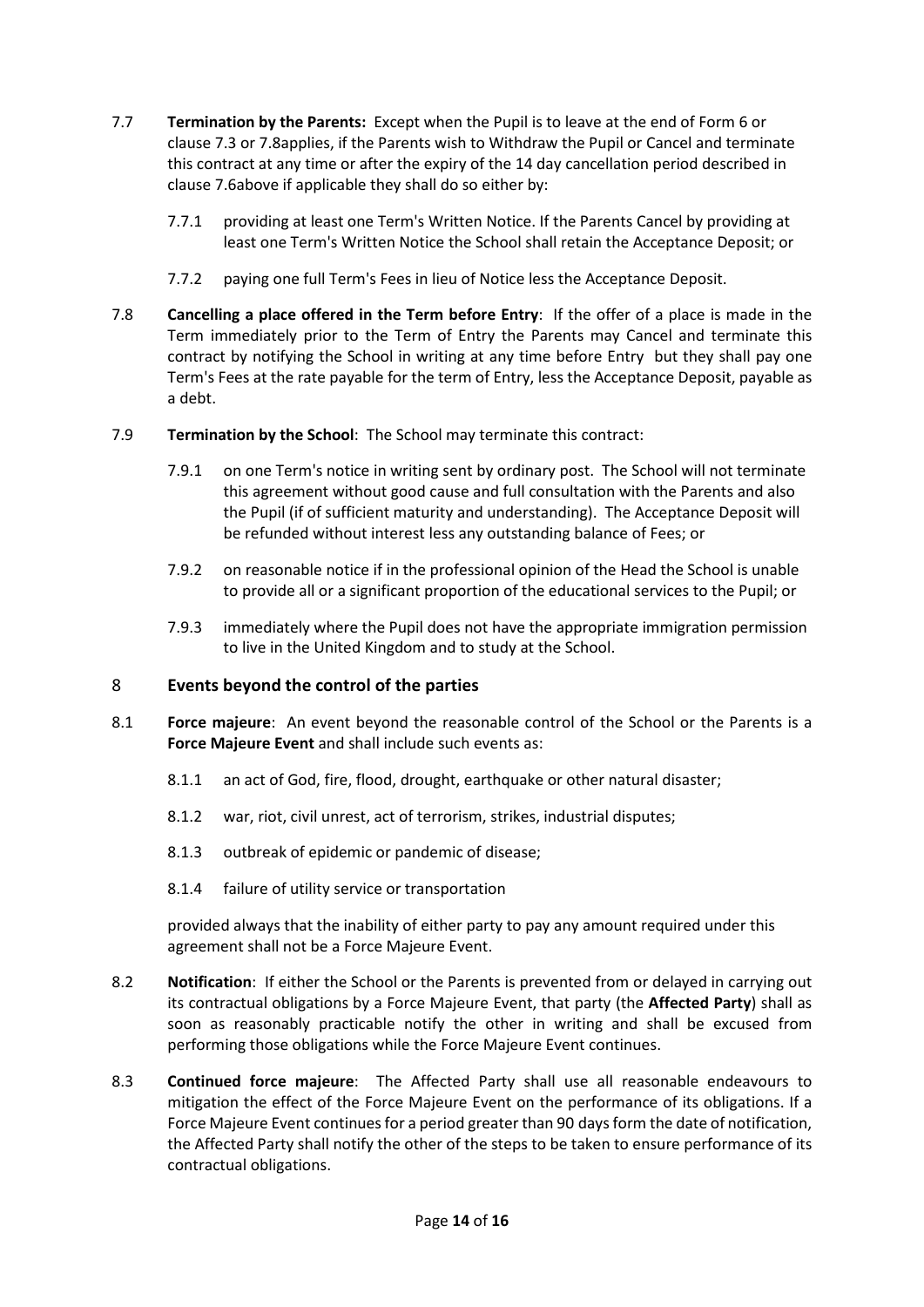8.4 **Termination**: If the Force Majeure Event continues for a total period greater than 120 days from the date of notification, the party in receipt of notification under clause [8.2](#page-13-3) may terminate this contract by providing at least three working days' notice in writing to the other party.

## 9 **General contractual matters**

- 9.1 **Changes to these terms and conditions**: The School may change these terms and conditions from time to time to reflect changes in the law or in custom and practice at the School. The Parents will be provided with a copy of any revised terms and condition before any changes take effect.
- 9.2 **Changes to the School**: The School, as any other, is likely to undergo a number of changes during the period of this agreement. Wherever possible, the School will endeavour to consult with the Parents and to provide as much notice as possible of a change to the School which it considers will have a significant impact on the Pupil's education or welfare. In addition, the benefit and burden of this agreement may be freely assigned to another party at the discretion of the School.
- 9.3 **Consumer rights**: Care has been taken to use plain language and to give clear explanations in these terms and conditions. If any words alone or in combination infringe consumer rights laws or any other provision of law, they shall be treated as severable and shall be replaced with words which give as near the original meaning as may be fair. Nothing in these terms and conditions affects the Parents' statutory rights.
- 9.4 **Consultation:** It is not practicable to consult with the Parents and the Pupil over every change that may take place. Whenever practicable, the School will use reasonable endeavours to ensure that the Parents will be consulted and provided with reasons for the change and where possible given at least a Term's notice in writing of:
	- 9.4.1 a change of ethos or culture; or
	- 9.4.2 a change in any physical aspect of the School which would have a significant effect on the Pupil's education or pastoral care; or
	- 9.4.3 a change of ownership of the School

where such changes are not temporary.

- 9.5 **Data protection:** The School has a Privacy Notice for Parents which explains how the School will use the Parent's personal data. The Privacy Notice for Parents is provided with the letter of offer. The Privacy Notice for Parents is also published on the School's website. The Parents must read the Privacy Notice for Parents in full before signing the acceptance form.
- 9.6 **Information for parents:** We provide parents of prospective pupils with information about the School and the educational services we provide in good faith. This information may be contained in the website and promotional literature or in statements made by staff or pupils during a visit or an open day. If the Parents wish to take account of the information provided to them when deciding whether to enter into this agreement they should seek specific confirmation from the Head that the information is accurate before returning a completed acceptance form to the School.